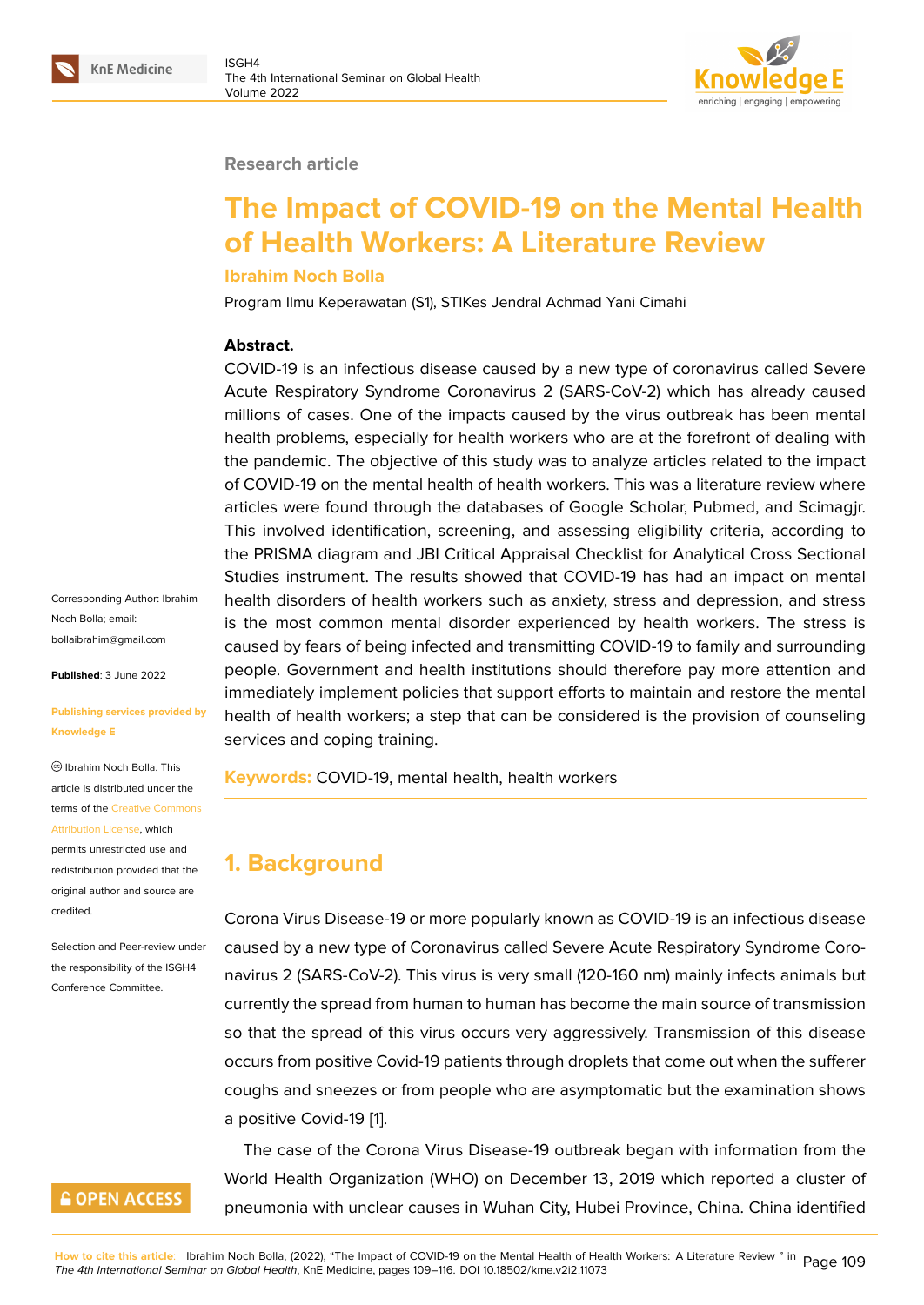the case as a new type of coronavirus that has never been identified before in humans. On January 30, 2020, WHO declared Covid-19 a Public Health Emergency of International Concern (PHEIC) and on March 11, 2020, WHO declared the incident a pandemic [2].

The coronavirus has spread rapidly around the world with total confirmed cases in February 2021 with 110.7 million cases and more than 2.4 million deaths worldwide [sin](#page-6-1)ce the start of the pandemic [2]. Meanwhile, in Indonesia until February 2021, there were a total of 1.33 million cases spread across 34 provinces with 311 districts/cities affected and the death toll reaching 35,981 people. West Java is one of the provinces that contribute the most corona [c](#page-6-1)ases in Indonesia with a total of 210,000 cases and 2,304 deaths, where the city of Depok ranks first with a total of 27,274 cases and the second is Bekasi City with 25,747 cases [3].

The process of the journey of the corona disease-19 virus is thought to be not much different from the course of the disease from other known respiratory viruses [1]. If this corona virus attacks humans, the viru[s](#page-6-2) will enter the respiratory tract. breathing and can cause damage to the pulmonary alveoli and even cause respiratory failure or death. However, not everyone feels these severe symptoms, many people infected with C[ov](#page-6-0)id-19 experience mild to moderate disorders such as fever, cough, sore throat, headache, shortness of breath. etc., which can heal on their own and do not require special treatment. For some groups of people who have co- morbidities such as diabetes, cardiovascular disease, chronic respiratory disease, and cancer, if they experience Covid-19 infection, they can experience serious problems [4].

The impact of Covid-19 is being felt, including by the community and health workers. When Covid-19 began to be designated as a pandemic, the response of the people who were directly or indirectly

affected was to feel panic because the process of spreading the virus was very fast and through direct contact, fear of getting sick and dying, afraid of losing their livelihood because they could not work during isolation and were expelled. from work, confusion, feeling bored, restless, frustrated, lonely, depressed and feeling helpless [5]. In addition, for health workers, the impact of this pandemic outbreak is felt by the number of cases that continues to increase every day, indicating that the global health system is experiencing difficulties in handling patients infected with Covid-19 [an](#page-6-3)d the higher demand for health care, this results in an increase in the burden that is very heavy. to the health care system. The most visible risk is the safety aspect of health workers, especially those at the forefront in dealing with this corona virus outbreak, who are very vulnerable to being exposed to Covid-19 [6], and the direct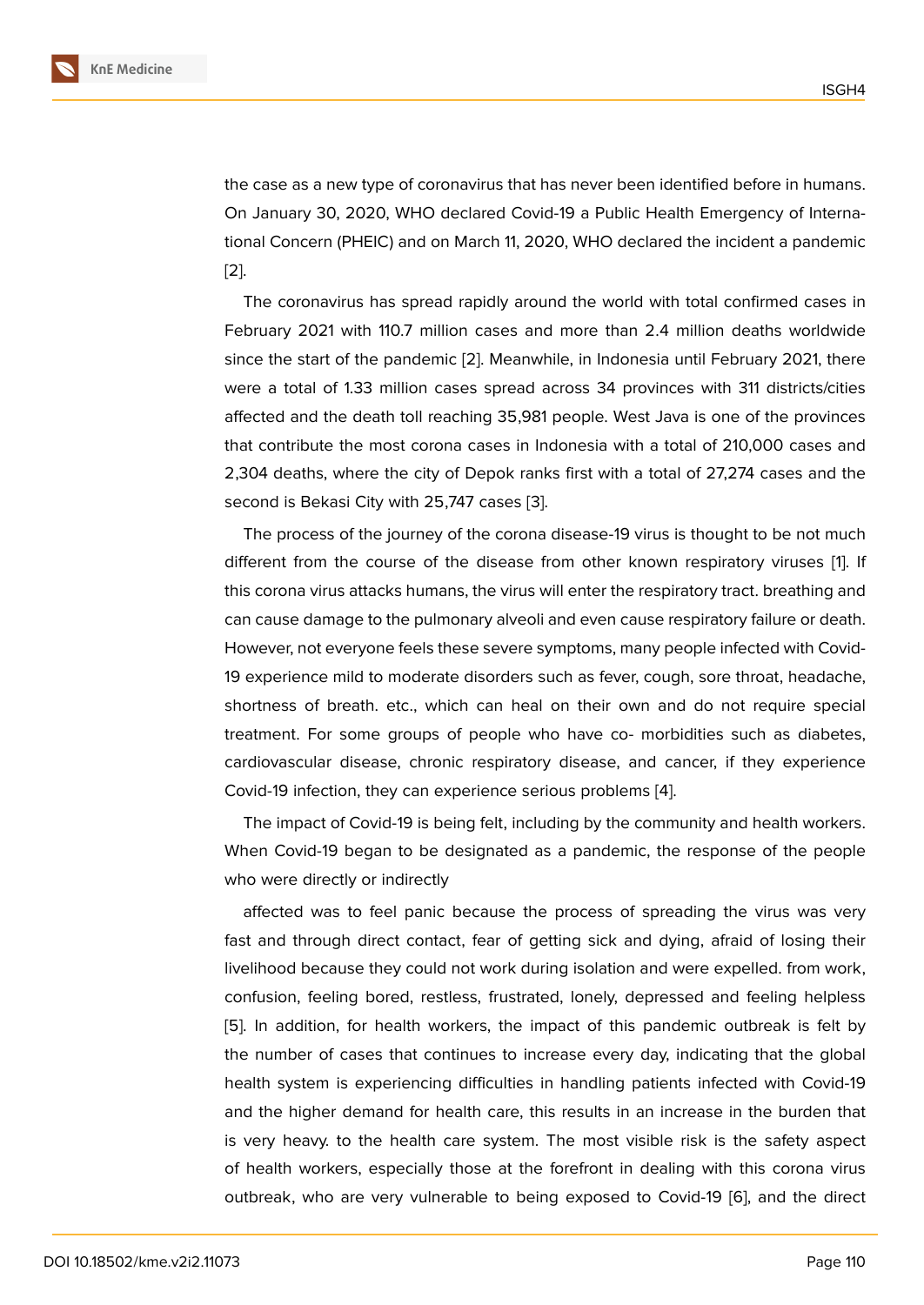burden faced by health workers is feelings of anxiety and death. facing a large number of infectious cases, stigmatization of people who care for Covid-19 patients and their bodies, witnessing traumatic scenes including patients in critical condition and death, facing unprecedented risks of occupational morbidity and mortality, inadequate/lack of Personal Protective Equipment (PPE) as well as personal protective equipment that limits movement, lack of social support from the surrounding environment, work overload, and experiencing fatigue or burnout [7], these conditions place health workers in the threat of psychological disorders.

The causes of these psychological disorders will have an impact on the mental health of health workers such as stress, [fe](#page-6-4)ar, anxiety, depression, insomnia which in turn affects work efficiency [8]. with the research of Lai et al., (2020), in a journal entitled "Factors Associated With Mental Health Outcomes Among Health Care Workers Exposed to Coronavirus Disease 2019" stating that health workers are at risk of experiencing psychological disor[de](#page-6-5)rs in treating Covid-19 patients, the results show that there are 50.4% of respondents have symptoms of depression, 44.6% have symptoms of anxiety due to feeling depressed, 34.0% have symptoms of insomnia, and 71.5% have difficulty[9]. Dr. Hamidah, M.Si as a lecturer at Universitan Airlangga revealed that "The potential for stress to health workers is very high, they are under pressure from all sides, ranging from physical, social, and psychological. All related to abnormal conditions in [w](#page-6-6)hich during this pandemic." Mental health problems are also reported to affect the attention, understanding, decision making and ability of health workers and hinder the ability of health workers to provide care [10].

When a person has an unhealthy mentality, he will not be able to handle stress in his daily life, anxiety will overwhelm him, cannot work productively, and cannot contribute to the environment [2], therefor[e it](#page-7-0) is very necessary for human resources. health and policy makers to be able to pay attention to the protection factor for health workers who directly treat Covid-19 patients and the process of adaptation to the conditions of the Covid-19 pandemic, [th](#page-6-1)e focus of attention is less on the mental health of health workers, especially on the front lines dealing with this corona virus outbreak. has the potential to disrupt and even turn off health services and will affect the handling of the Covid-19 pandemic [10]. By maintaining the mental health of health workers, the handling of this corona virus outbreak can be controlled optimally [11].

Based on this background description, researchers are interested in analyzing journals both [nat](#page-7-0)ional and international journals regarding "The Impact of Corona Virus Disease (COVID-19) on the Mental Health of Healt[h W](#page-7-1)orkers".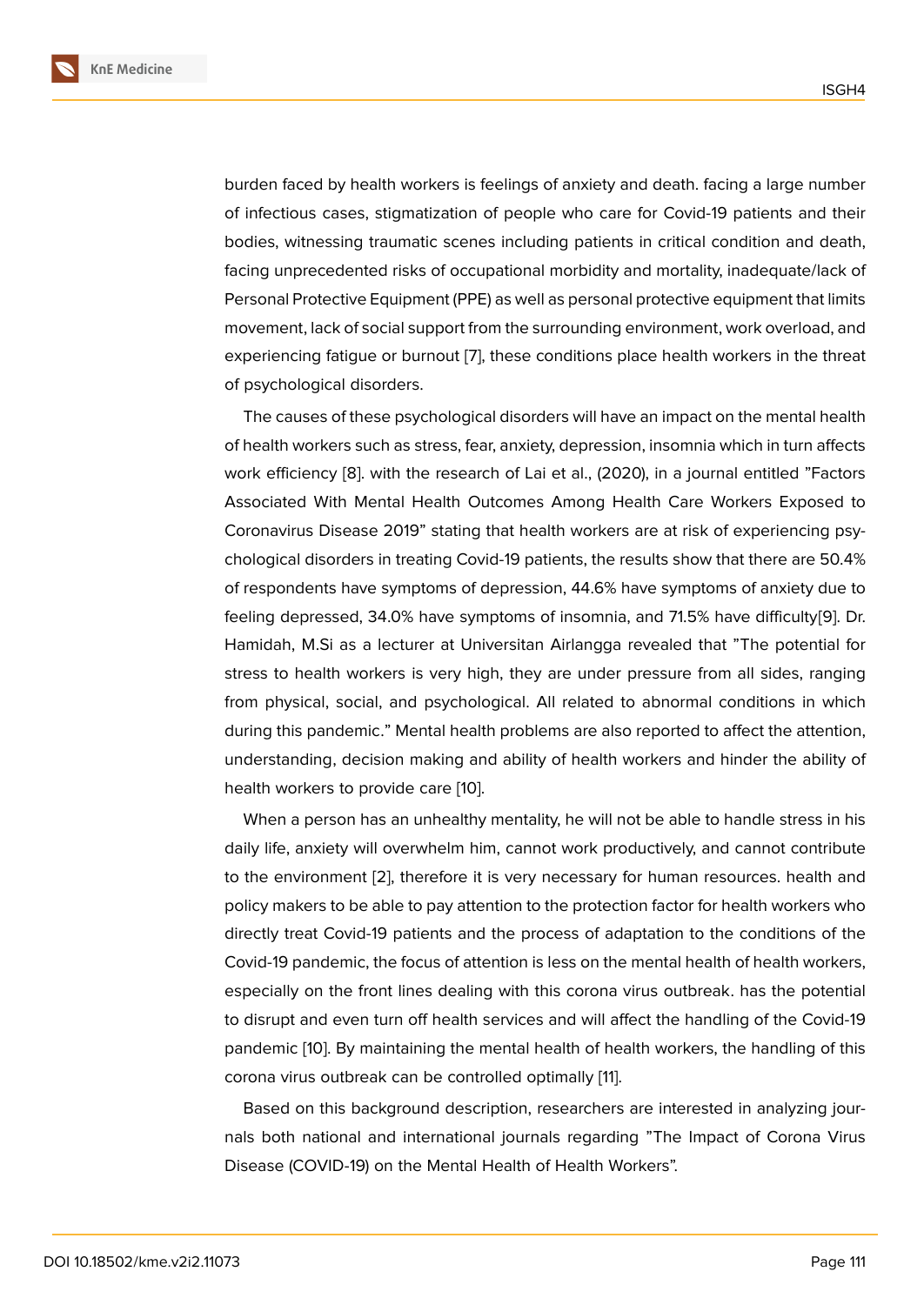### **2. Research Method**

The research method is a Literature Review with Literature Search contained in journal databases such as Google Scholar, PubMed, and Scimagojr with a sample population of health workers. The journals used are in accordance with the criteria for Indonesian and English literature published in 2016-2021. Journal of Quality Assessment Techniques with critical assessment using the JBI ( Joanna Briggs Institude) format and journal literature selection using PRISMA for research protocols so that literature review writing is carried out in a systematic and structured manner.

## **3. Results And Discussion**

Based on the descriptions of the six journals [8],[11]–[14] show the results of statistical analysis, namely P-value  $< 0.005$  which means that it significantly states that Corona Virus Disease (Covid-19) has an impact or causes mental health problems/psychological disorders to health workers who become at [th](#page-6-5)[e f](#page-7-1)o[refr](#page-7-2)ont of dealing with this virus outbreak. In line with the results of a survey [9] of 1,257 health workers found that 50.4% of health workers experienced symptoms of depression, 44.6% experienced symptoms of anxiety, 71.5% experienced distress and 34% experienced insomnia. The health profession is a profession that is consta[nt](#page-6-6)ly exposed to high stressors, before the Covid-19 pandemic the health care profession had a higher risk of developing psychological disorders such as depression, burnout, and suicide compared to other professions.

The Covid-19 pandemic has resulted in a very heavy burden on the health care system, especially health workers who are at the forefront of dealing with the Covid-19 pandemic which has the potential to affect and cause psychological disorders, and also stated that the potential for psychological disorders in health workers is very high and health workers are under pressure from all sides ranging from physical, social and psychological, all of these things are related to abnormal conditions during this pandemic [15].

Psychological disorders that appear in health workers, whether it's anxiety, stress, or depression during the Covid-19 pandemic, have increased, from the six journals that have [bee](#page-7-3)n reviewed, the mental/psychological disorder that is most experienced by health workers is stress. Stress is a person's reaction both physically and (mentally/psychically) if there is a change from the environment that requires a person to adjust. In line with research conducted health workers in 8 islands in Indonesia stated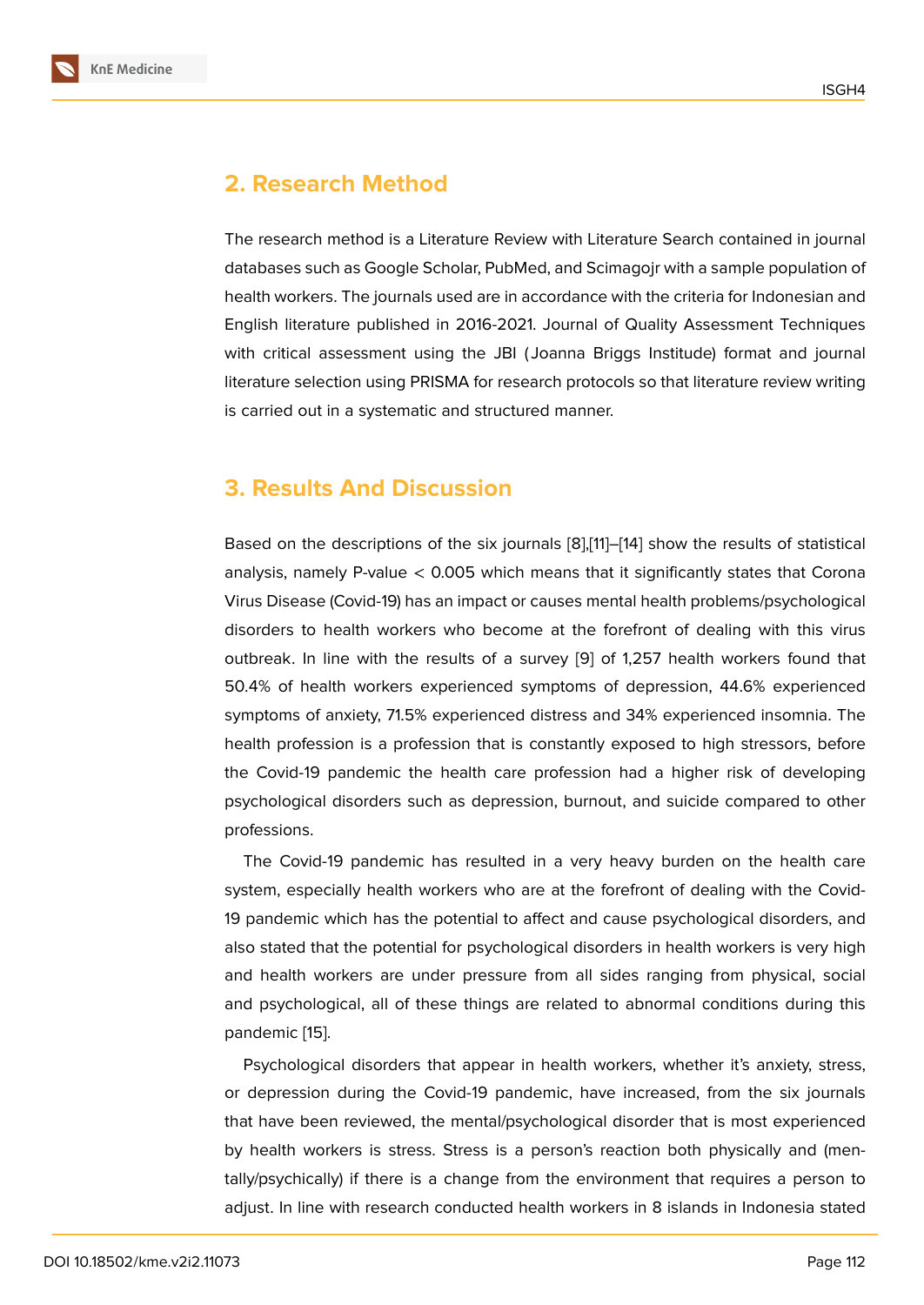that 55% of health workers experienced stress due to Covid-19, very severe stress levels were 0.8%, and mild stress levels were 34.5%.

The most common source of stressors experienced by health workers during the Covid-19 pandemic out of the six reviewed journals were concerns about being infected and transmitting it to family and people around them, then health workers also experienced stress from high/heavy working hours, worries about the lack of Personal Protective Equipment (PPE), the high number of deaths, both patient and peer deaths, as well as concerns about work due to high mortality if not handled on time. In line with research[16]that the fear of health workers, especially the increased risk of being exposed, infected, and possibly infecting their loved ones, as well as fatigue due to the workload, and many health workers have to isolate themselves from their family and closest peopl[e e](#page-7-4)ven though not having Covid-19, it causes a significant psychological burden. Sources of stressors experienced by health workers that result in the emergence of mental/psychological disorders (anxiety, stress, and depression), especially stress that is most experienced by health workers can affect their professionalism in working as the front line in dealing with the Covid-19 pandemic [17]. Meanwhile, according to the head of the Research Team for Masters in Occupational Medicine, Faculty of Medicine, University of Indonesia (MKK FKUI), Dewi Soemarko., (2020), stated that if a health worker feels emotionally exhausted mentally, the result i[s a](#page-7-5) clear loss of motivation to work so that it affects the quality of service. and impact on the performance of medical personnel.

Psychological pressure directly hampers the ability of health workers to provide care, support or attention from the government is needed, such as maximizing intensive care for health sector workers, insurance, the quality of Personal Protective Equipment (PPE), as well as from the community who provide enthusiasm and support for the health sector [18]. does not give negative stigma to health workers, it can reduce the psychological pressure of health workers, especially those who work as the front line in dealing with Covid-19, and stated that efforts that can be made in dealing with psychological [pro](#page-7-6)blems of health workers need to be psychological intervention [19]. Psychological interventions are carried out in the form of a psychological help hotline team. The team formed is in charge of providing guidance and supervision to health workers. The first intervention steps were to provide the hospital with a place to rest [fo](#page-7-7)r a while in the process of self-isolation. Second, providing knowledge related to disease, steps for using personal protective equipment and conducting training before handling COVID-19 patients. The three hospitals developed detailed health protocols related to the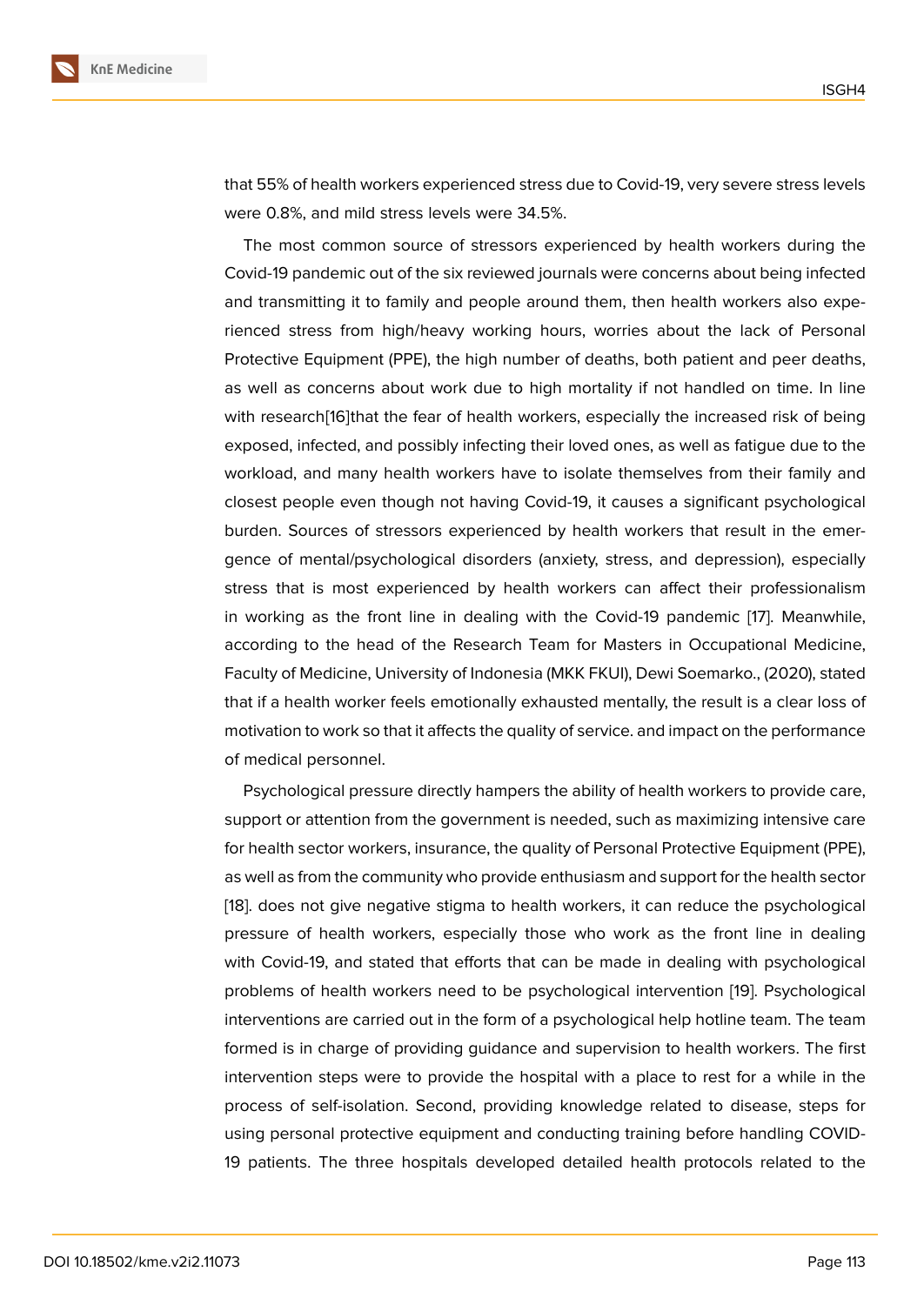management of personal protective equipment during the COVID-19 pandemic. Fourth on how to relax well to reduce psychological stress.

In overcoming psychological disorders in addition to efforts from the government, efforts are needed from oneself to be able to overcome mental health disorders, namely by doing physical activities such as light exercise to produce endorphins that can relieve stress, reduce worry, and can improve mood [10]. In addition, it is necessary to consume nutritious food to maintain a healthy body because adequate nutritional intake can maintain mental health, stop bad habits such as smoking and consuming alcoholic beverages, then an effort that can be preve[nte](#page-7-0)d is to take time to communicate with family, friends, friends. , and co-workers by telling their worries and anxieties because this can reduce the pressure they feel so they can become calmer.

According to Dr. Sandeep Poddar (2021), psychology can continue to become a chronic psychological disorder if it is not addressed early on, therefore it is necessary to take steps to improve mental health services for health workers. Although the health profession is based on the principle of altruism, health workers are not martyrs in this pandemic. Health workers also have the right to enjoy health which includes not only physical health but mental health as well.

So it can be concluded from some of the research results and theoretical studies above, that statistical results with a P-value  $<$  0.005 indicate that Covid-19 has an impact on the mental health of health workers such as anxiety, stress, and depression. The prevalence shows that the most common mental disorder among health workers is stress. Efforts that can be prevented or overcome in dealing with mental disorders that arise are by balancing one's own efforts and the government's efforts, one's own efforts such as always getting closer to God to ask for protection from the dangers of the Covid-19 virus and trying to be diligent in exercising, consuming vitamins, consuming nutritious food, and doing refreshing as an effort to refresh the mind. and the government's efforts to pay more attention to health workers starting from the availability of sufficient equipment, as well as establishing a psychological assistance hotline by providing guidance and supervision to health workers. The balance of prevention efforts is believed to be able to prevent and reduce mental disorders that arise in health workers.

### **4. Conclusion**

Based on the results of a review of 6 research journals that have been presented regarding the "Impact of Corona Virus Disease (Covid-19) on the mental health of health workers, the following conclusions are obtained: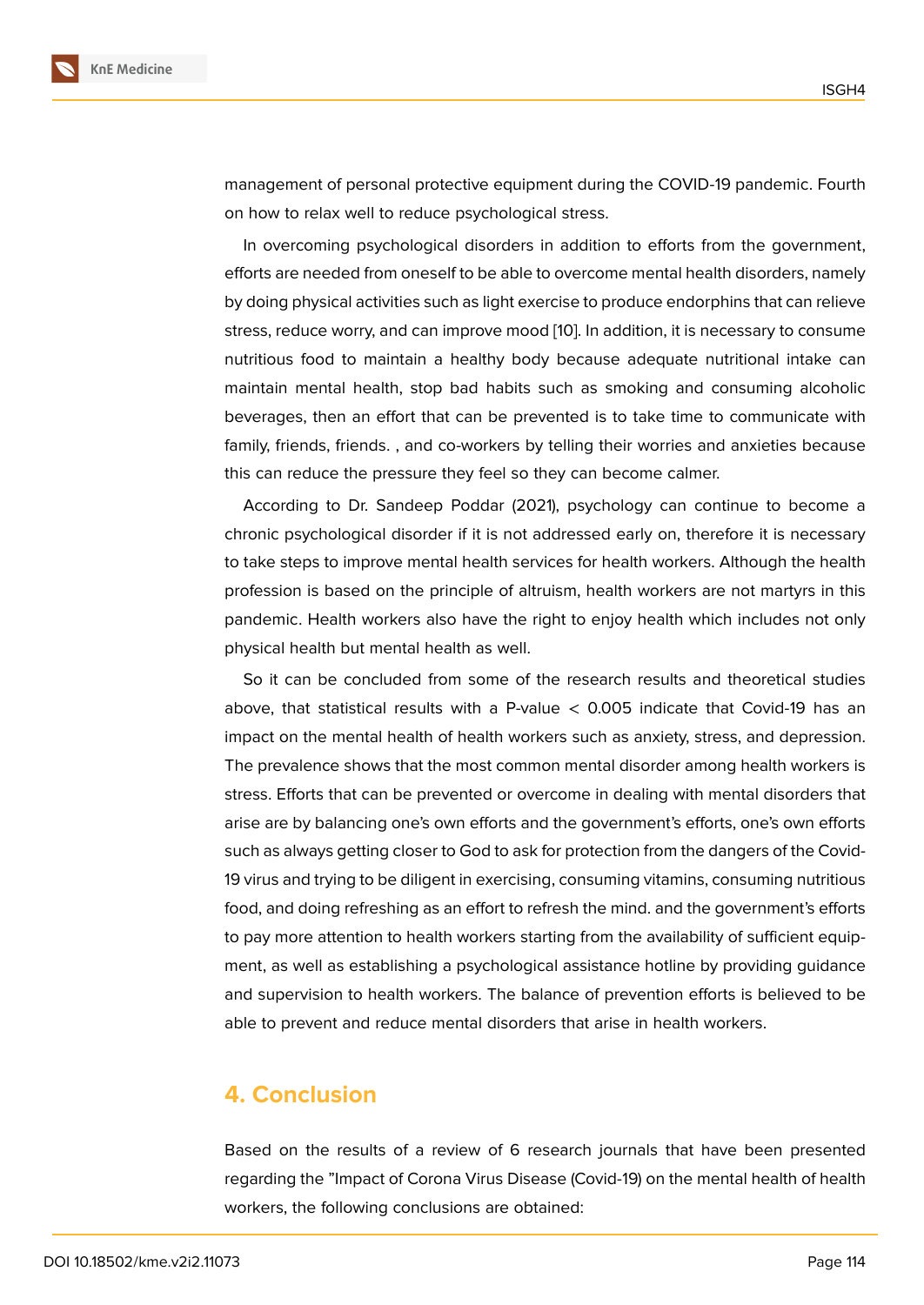

1.Research characteristics, namely the year of publication used by the entire journal, namely 2020, with the research design using a Cross Sectional design, and the population in the entire journal, namely Health workers.

2.The results of the analysis from 6 journals show that due to the corona virus, health workers experience psychological pressure/mental health disorders, namely anxiety, stress, even depression, meaning that the Corona Virus (Covid-19) has an impact on the mental health of health workers, especially health workers who be at the forefront of dealing with the Covid-19 outbreak.

### **References**

- <span id="page-6-0"></span>[1] Susilo A, Rumende CM, Pitoyo CW et al. Coronavirus disease 2019: Tinjauan literatur terkini. Jurnal Penyakit Dalam Indonesia 2020;7(1):45–67.
- <span id="page-6-1"></span>[2] Li T. Diagnosis and clinical management of severe acute respiratory syndrome coronavirus 2 (SARS-CoV-2) infection: an operational recommendation of Peking Union Medical College Hospital (V2. 0) working group of 2019 novel coronavirus, Peking union medical college hospital. Emerging microbes & infections. 2020 Jan 1;9(1):582-5.
- <span id="page-6-2"></span>[3] Kemenkes RI. Situasi terkini perkembangan coronavirus disease (COVID-19) 28 Februari 2021. Infeksi Emerging; 2021. Available from: https://infeksiemerging.kemkes.go.id/situasi-infeksi-emerging/situasi-terkiniperkembangan-coronavirus-disease-covid-19-28-februari-2021
- [4] Gomes C. Report of the WHO-China joint mission on coronavirus disease 2019 (COVID-19). Brazilian Journal of Implantology and Health Sciences. 2020;2(3).
- <span id="page-6-3"></span>[5] Greenberg N. Mental health of health-care workers in the COVID-19 era. Nature Reviews Nephrology. 2020 Aug;16(8):425-6.
- [6] Armitage R, Nellums LB. Protecting health workers' mental health during COVID-19. Public Health. 2020;185:18.
- <span id="page-6-4"></span>[7] Temsah M-H, Al-Sohime F, Alamro N et al. The psychological impact of COVID-19 pandemic on health care workers in a MERS-CoV endemic country. Journal of Infection and Public Health. 2020;13(6):877–82.
- <span id="page-6-5"></span>[8] Hanggoro AY, Suwarni L, Selviana S, Mawardi M. Dampak psikologis pandemi Covid-19 pada tenaga kesehatan: A studi cross-sectional di Kota Pontianak. Jurnal Kesehatan Masyarakat Indonesia. 2020;15(2):13–8.
- <span id="page-6-6"></span>[9] Lai J, Ma S, Wang Y et al. Factors associated with mental health outcomes among health care workers exposed to coronavirus disease 2019. The Journal of the